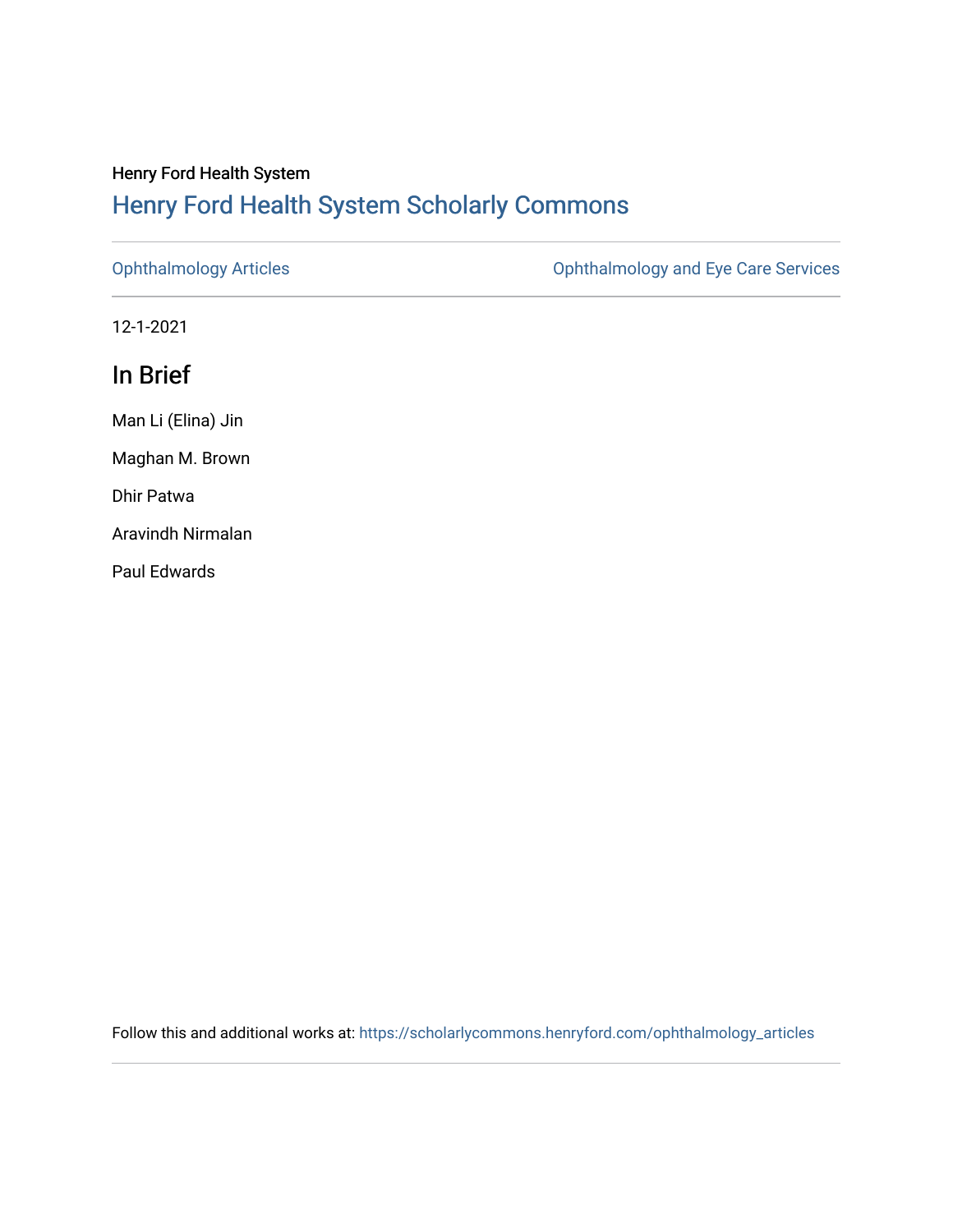

## In Brief



Man Li Jin, MDª,\*, Meghan M. Brown, BS♭, Dhir Patwa, BS¢, Aravindh Nirmalan, BS<sup>c</sup>, Paul A. Edwards, MD<sup>d</sup>

Over the past decades, rapid advancements in computer technology, robotics, and telecommunications have enabled novel improvements in medical training and the expansion of the technological tools available to physicians. The ever-growing telecommunications network makes medical information instantaneously accessible for both the doctor and the patient, allowing many aspects of medicine to overcome the restrictions of geography. Telemedicine has proven useful in improving accessibility to specialist care, breaking geographic barriers of surgical training, and has additionally provided novel teaching methods in medical education. For patients, it has improved access to specialty care for vulnerable populations, reduced resource burden of clinic visits, and improved efficiency of postoperative follow-up.

Telementoring facilitates the knowledge transfer from an experienced surgeon to a trainee and can take on different forms depending on the degree of involvement of the mentor. The most basic level, verbal guidance, involves real-time feedback from a mentor observing a video stream of the trainee in the operating field. At the next tier, a mentor may provide guidance using telestration, a method in which the mentor can annotate and comment on the real-time video of the operation through a visual overlay on a monitor that is displayed to the trainee in the operating room. Telestration may take place in 2-dimensional (2D) or 3-dimensional (3D) forms. In the 2D modality, the telementor may annotate within the plane of the video screen. The use of 3D telementoring is one of the newer topics of ongoing research and developments to create new ways of more immersive learning. A computer program has been developed that can transpose the 2D annotations from a mentor directly onto the trainee's 3D field of view using the da Vinci robot. Other technologies involve using motion controllers and 3D mapping software to overlay virtual tools onto stereoscopic images from the trainee's video

<https://doi.org/10.1016/j.cpsurg.2021.100987> 0011-3840/© 2021 Elsevier Inc. All rights reserved.

From the <sup>a</sup>Resident in Ophthalmology, Henry Ford Hospital, Detroit, Michigan; <sup>b</sup>Oakland University William Beaumont School of Medicine, Rochester, Michigan; <sup>c</sup>Wayne State University School of Medicine, Detroit, Michigan; and dDepartment of Ophthalmology, Henry Ford Hospital, Detroit, Michigan

<sup>∗</sup> Address reprint requests to: Man Li (Elina) Jin, MD, Henry Ford Hospital, K-10 Ophthalmology, 2799 West Grand Blvd, Detroit, MI 48202. Telephone: 929-231-6761; Fax: 313-916-1327.

*E-mail address:* [jin.manli.92@gmail.com](mailto:jin.manli.92@gmail.com) (M.L. Jin).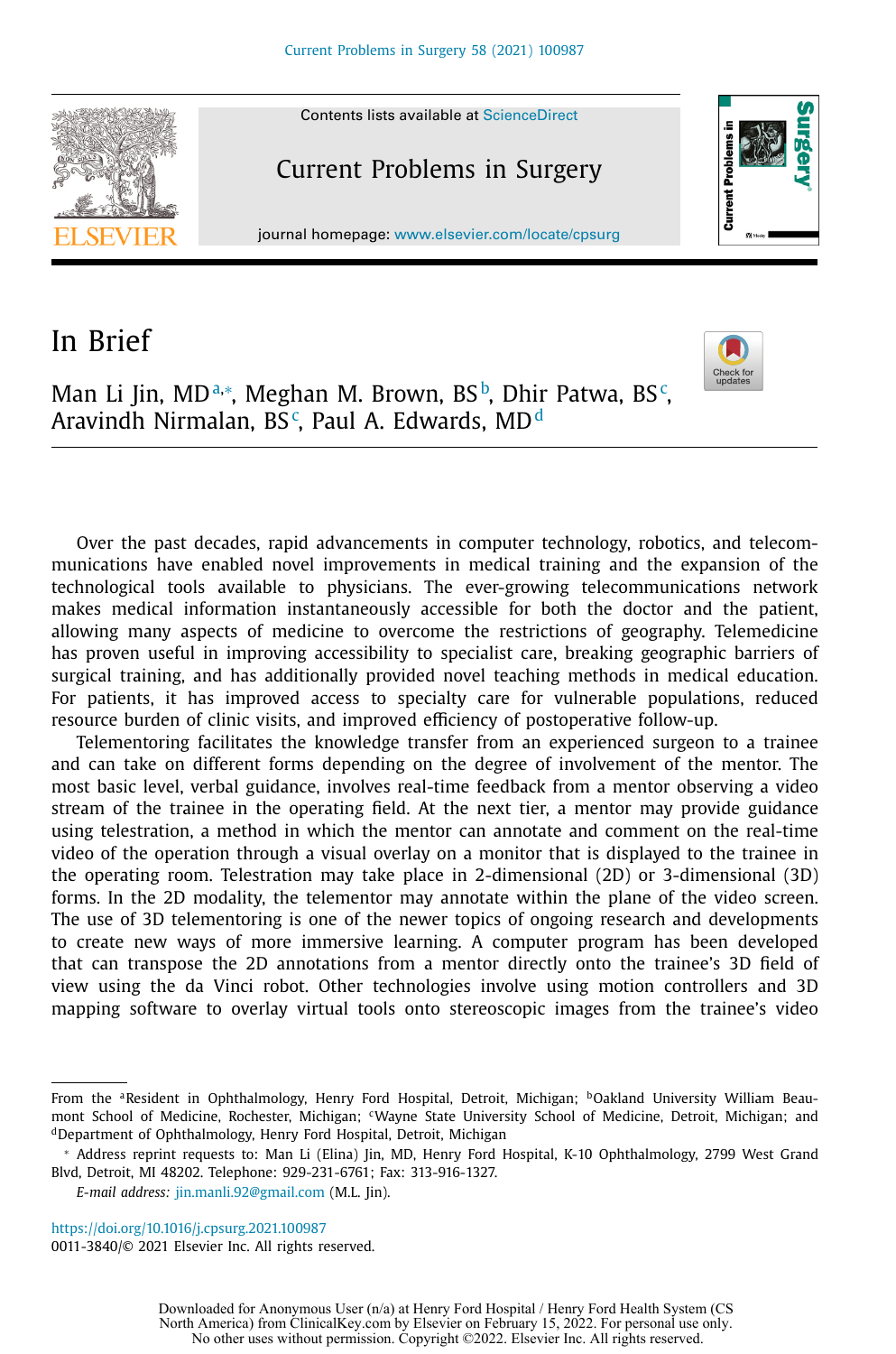feed. Through these varied approaches, telementoring can provide increasingly immersive and directed training experiences for the surgical trainee.

Telementoring is becoming commonly implemented and investigated in surgical training across a wide variety of subspecialties. In the field of neurosurgery, long-distance telementoring was implemented to assist in craniotomies, carotid endarterectomies, and lumbar laminectomies. A study has demonstrated the feasibility of a remote mentor controlling a surgical robot to aid in pedicle screw placement in patients undergoing spinal surgery. Within the field of obstetrics and gynecology, studies involving remote reviewing of tele-colposcopies and telementoring of an operative fetoscopy have been published in recent literature. Otolaryngology is another surgical subspecialty experiencing a rising interest in telementoring, with recent studies reporting successful telementoring of endoscopic endonasal procedures.

With the increasing availability and affordability of mobile devices and advancements of internet infrastructure, telementoring is becoming more accessible across the world. For example, the virtual interactive presence and augmented reality system utilizes a commercialized tablet at the local station and remote mentoring station to form a single merged surgical field display, which can be streamed to the local surgeon's operating room via remote wireless networks in real time. Development of network infrastructure such as the next generation 5G mobile network reduces latency time and improves the quality and speed of the telementoring process. Taken together, these advancements in modern technologies have made telementoring much more affordable and available.

Traditional forms of telementoring relied on annotated video displays from the remote surgeon. The next generation of immersive telementoring involves wearable augmented reality devices, which provide a real-time 3D view of the local surgical site while incorporating the annotation from the remote mentoring surgeon directly onto the surgical view of the local surgeon. The device can also be equipped with a fully functioning microphone and headset, allowing direct communication between the 2 parties. Microsoft's HoloLens, a device that enables manipulation of holograms and 3D images, has been investigated as an option in augmented reality telementoring. When worn by both the local and remote surgeon, the remote surgeon can demonstrate complicated surgical maneuvers in 3D, which is then transmitted to the local surgeon and displayed on their HoloLens device in real time. Having been tested in vitro, further research is needed to translate the utility of these newer technologies into clinical practice.

Thanks to continuous improvements in robotic technology, a telementor may even extend their assistance physically into the operating room; the robot may participate in the procedure by adjusting camera angles or by providing lighting or retraction. Beyond the realm of medical training, telesurgery may even encompass an entire surgical procedure start-to-finish by a surgeon in a remote location. This has been tested mostly in animal and simulation models but also utilized in direct patient care through some minimally invasive procedures such as laparoscopic cholecystectomy and ultrasound-guided prostate biopsy. Haptic feedback technology enables the surgeon to feel the tensile strength, depth, and texture of the surgical tissue without being in the local operating room and is an area of ongoing development. Complete telesurgery is still an active topic of research, and the legal and ethical dilemmas of its application in clinical medicine may prove to be a barrier in its future development.

The ongoing research in telementoring and telesurgery is proving to be even more relevant in the era of the coronavirus disease 2019 pandemic, during which in-person mentorship may not be possible due to travel restrictions and social distancing.

Telemedicine is also emerging as a versatile tool for improving access to care. In one study, audiovisual technology connected patients in Georgia with clinics operated by pediatric neurosurgery specialists from the University of Florida through virtual encounters. These specialists cared for patients through the telemedicine clinic and ordered appropriate tests while trained nurses at the location of the clinic distributed care and facilitated referrals. Telemedicine can also be implemented for preoperative and postoperative visits, which in turn may alleviate travel-related expenses for the patient. Patients can use their smartphone camera to take photos of their surgical incision and send it to the surgeon to monitor for infection. A study utilized telehealth in follow-up visits for more than 100 patients who underwent hernia repair and cholecystectomies, showing that a set of directed questions pertaining to wound healing